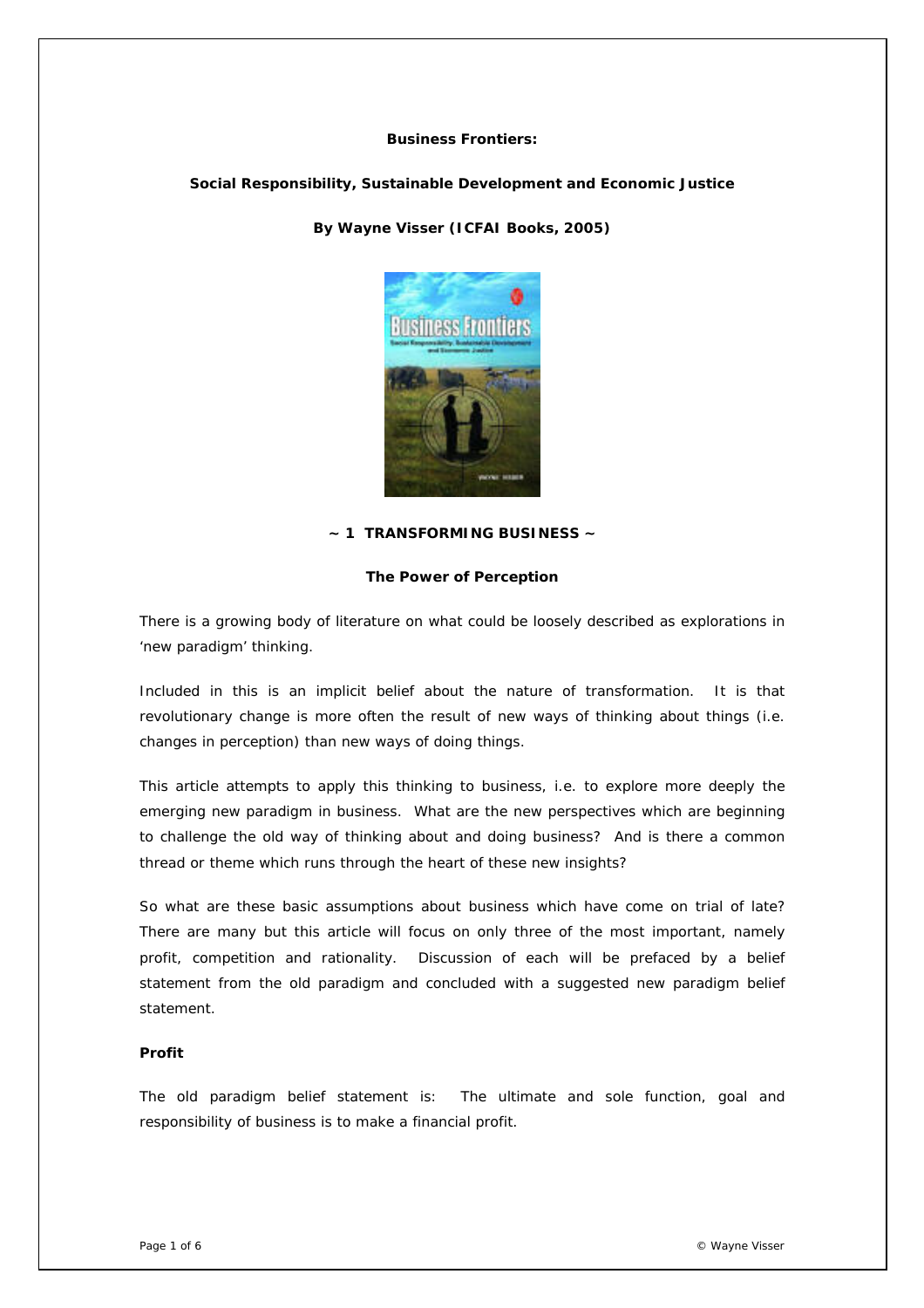Although this belief has been tempered by a growing awareness of social responsibility since the 1960s, the mindset of the vast majority of business leaders still places exclusive profit making firmly at the apex of the business pyramid. Everything else is regarded as peripheral to this core process.

This emphasis on short-term individual gain all too often results in the long-term wellbeing of employees, the community, society and the environment being sacrificed as pawns in a ruthless game of corporate chess.

This approach – with its tacit assumption that people are primarily motivated by conquest and material acquisition – has been a major limiting factor in managers' ability to tap the human potential of their organisations in any significant way.

The call now being sounded therefore is for what US futurist Willis Harman would call a new "central project" in business. This transformed focus could include service to society as the key goal of business. Enhanced quality of life could be its guiding principle and a strong set of ethics and values its foundation. Further, the search for meaning and creativity in the work place as well as holistic personal and collective learning could become the key measures of performance within an organisation.

This image may not be as far-fetched as many would suppose. UK business commentator Francis Kinsman for example, cites evidence from an SRI International study which suggests that a growing proportion of British society (currently more than a third) is becoming 'inner directed' in nature.

These are people whose behaviour is typically driven by non-materialistic factors and whose emphasis is more on the esoteric and qualitative than the material and quantitative.

An outstanding example of an inner directed personality would be Anita Roddick, who also happens to be one of the most remarkable business leaders to have experimented with a new 'central project'. She is founder and director of The Body Shop, a global cosmetics business with more than 600 shops trading in 18 different languages in 37 countries around the world.

As Roddick talks about beliefs and business philosophy it becomes clear that a nonmaterialistic approach to business does not preclude success. "The status quo says that the business of business is to make profits. We have always challenged that. For us the business of business is to keep the company alive and breathlessly excited, to protect the work force, to be a force for good in our society and then, after all that, to think of the speculators (shareholders)."

So the heart of the message is not that profits be abandoned as a measure of business success, only that they cease to be the ultimate focus and assumed motive.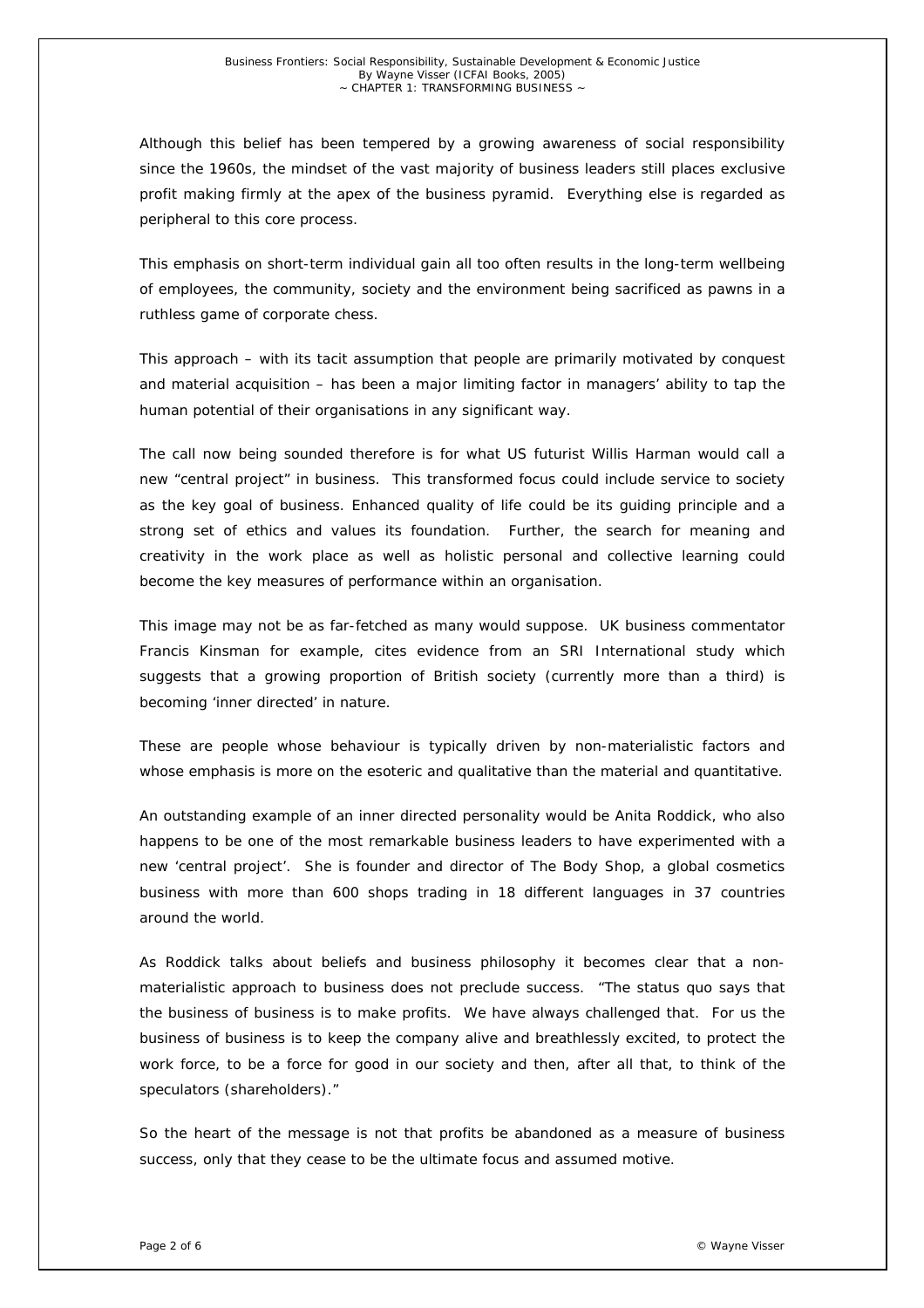After all, we need to breathe to live but breathing is not the grand purpose of our existence. Just so, profits need to become the means rather than the end of commercial activity.

The new paradigm belief statement therefore is: *Service to society and the earth is the core purpose, goal and responsibility of business*.

#### *Competition*

Old paradigm belief statement: *Competition is the law of the market and promotes effective and efficient business performance*.

This belief, commonly paraphrased as 'survival of the fittest', has long been upheld as the bastion of modern business. The assumption is that, not only does competition drive people and organisations to perform at their best, but that the collective effect of this competitive behaviour is one that is in the best interest of society at large. Mounting evidence, however, points to this assumption being partial on both counts.

Firstly, extensive work by Alfie Kohn suggests that, both in an educational and a business context, competitive behaviour undermines individual and group performance, whereas cooperation enhances it. Kohn also makes the point that competition in nature is extremely limited and always takes place within the larger context of cooperation.

Similarly, Rosabeth Moss Kanter, Professor of Business Administration at Harvard Business School and respected consultant and author, believes that cooperation, not competition, is becoming the survival imperative in the market place of tomorrow.

She talks about the old adversarial model and the ways in which she sees the new paradigm of cooperation beginning to manifest itself:

"Today the strategic challenge of doing more with less leads companies to look outward as well as inward for solutions to the competitiveness dilemma .... Lean, agile, postentrepreneurial companies can stretch in three ways. They pool their resources with others, ally to exploit an opportunity or link systems in a partnership. In short, they can become better 'PAL's' with other organisations - from venture collaborators to suppliers, service contractors, customers and even unions. The adversarial mode with its paranoid world view centres on images of domination and fear of being dominated. It stands in start contrast to the cooperation mode better suited to the challenge of the global (corporate) Olympics."

This theme of interdependence and connectedness is actually the basis for a powerful alternative theory which can be applied not only to economics but to business as well. Pioneer in this field is MIT's Peter Senge who describes the emerging discipline of 'systems thinking' and its merits as follows: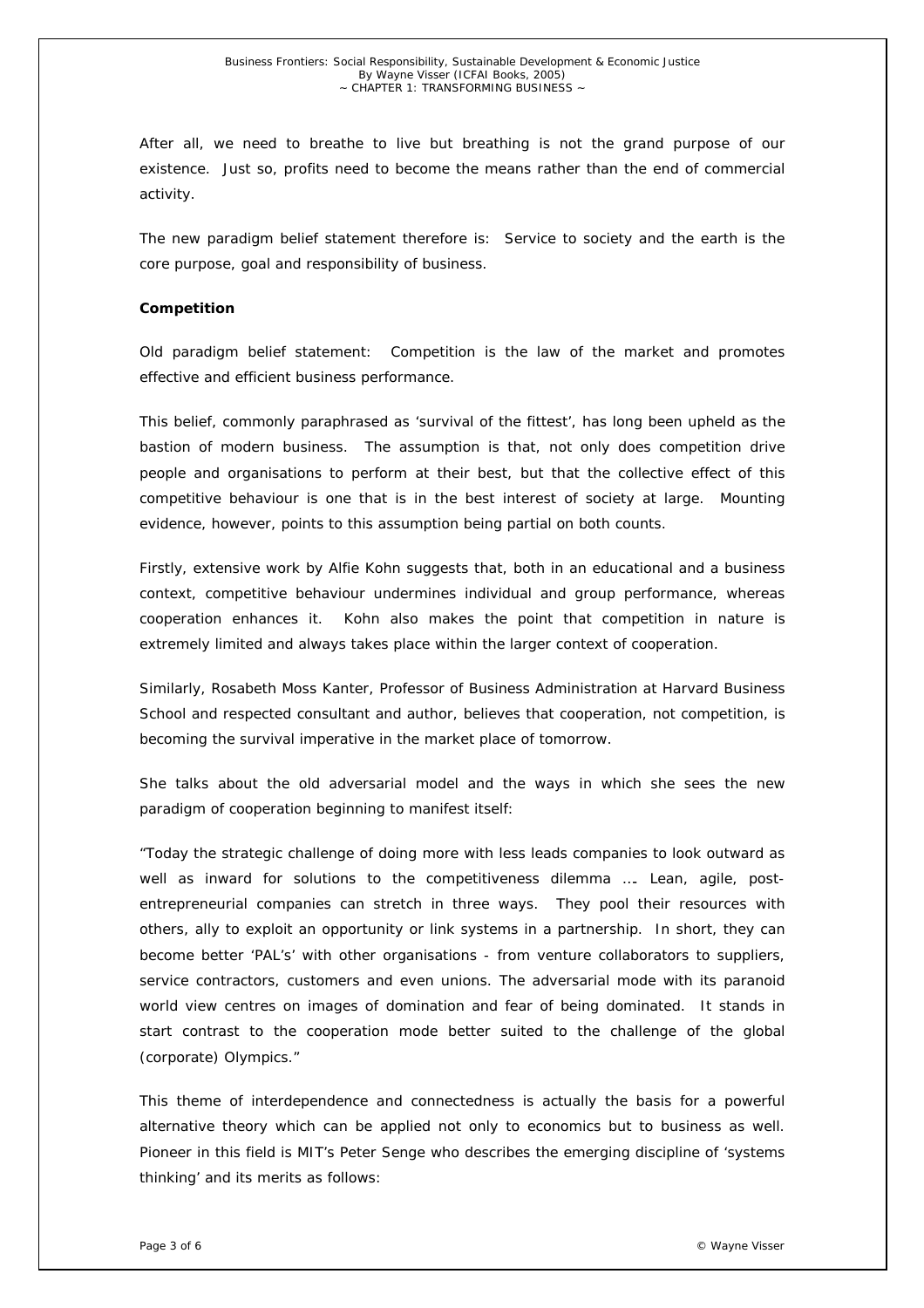"Systems thinking is a discipline for seeing wholes. It is a framework for seeing interrelatedness rather than things, for seeing patterns of change rather than static 'snapshots' … And systems thinking is a sensibility - for the subtle interconnectedness that gives living systems their unique character. Today, systems thinking is needed more than ever because we are becoming overwhelmed by complexity …. All around us are examples of 'systemic breakdowns' - problems that have no simple local cause … Systems thinking is a discipline for seeing the 'structures' that underlie complex situations and for discerning high from low leverage change. That is, by seeing wholes we learn how to foster health. To do so, systems thinking offers a language that begins by restructuring the way we think."

All of these insights, therefore, seem to point towards a new business paradigm involving greater cooperation. John Dalla Costa who, after first studying for the Catholic priesthood, later went on to become president and chief executive of one of Canada's most successful advertising agencies, describes this as "the model of reciprocity - giving back to nature, to our people and to our society as much as we in business extract from them."

New business paradigm belief: *Cooperation and reciprocity are the guiding principles by which business can create synergies within the greater living system*.

## *Rationality*

Old paradigm belief statement: *Business is essentially a rational undertaking and should rely exclusively on the faculties of reason and analysis to support all of its processes*.

This belief is a direct 'hangover' from the mechanistic Newtonian era with its assumptions about objectivity and the rigid scientific method of proof.

After all, it was the reductionistic spirit of this period which led Frederick Taylor to his concept of 'scientific management' and Max Weber's to his of 'bureaucratic organisation'.

A critique of these managerial approaches was delivered by the now famed Peters and Waterman duo in *In Search of Excellence*:

"Professionalism in management is regularly equated with hard-headed rationality … The problem with the rationalist view of organizing people (however) is that people are not very rational. To fit Taylor's old model, or today's organizational charts, man is simple designed wrong (or, of course, vice versa, according to our argument here). In fact, if our understanding of the current state of psychology is even close to correct, man is the ultimate study in conflict and paradox."

The successful performance of split-brain surgery in recent years seems to confirm this view as well as lend some insight. Doctors found that, not only can the two hemispheres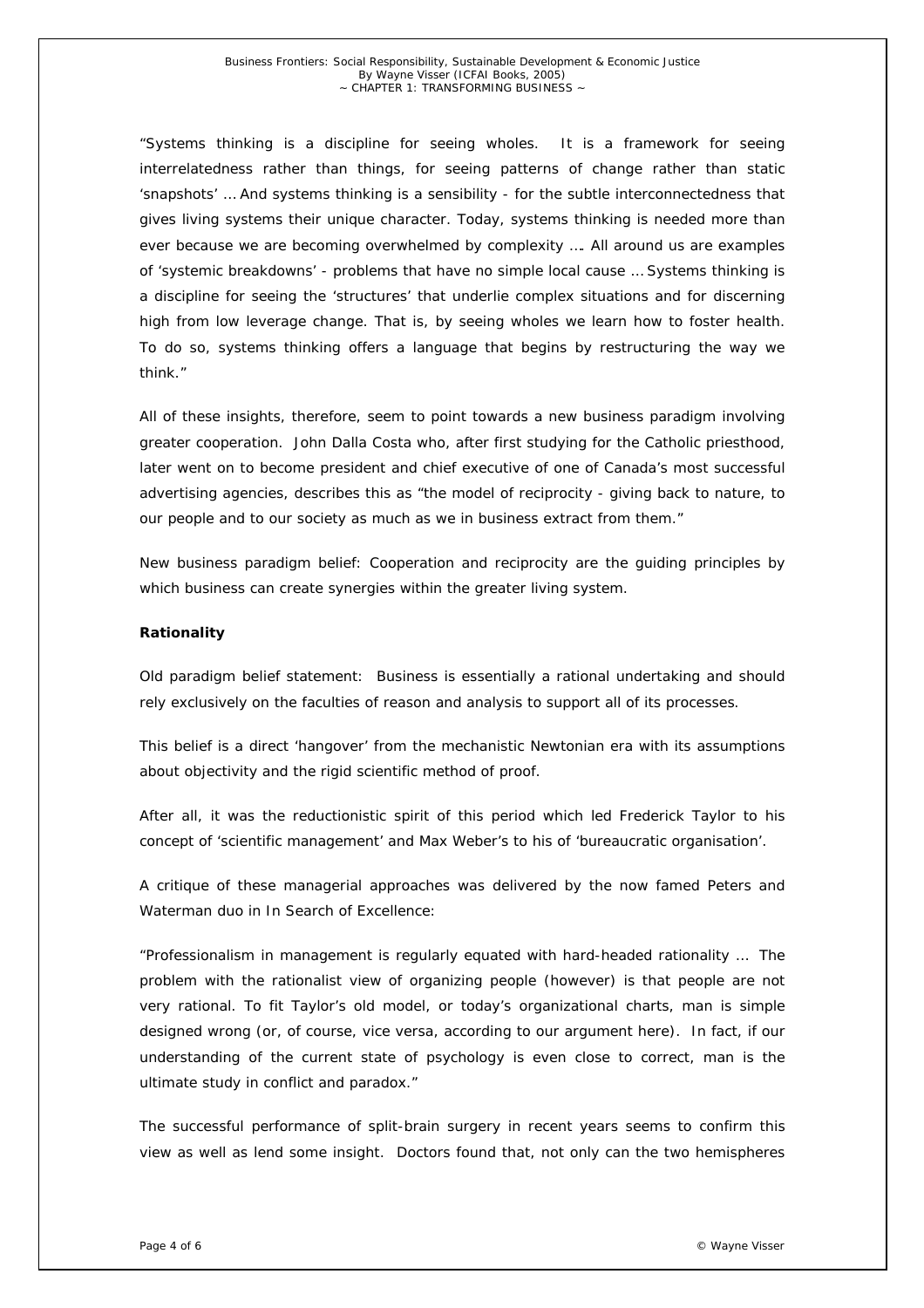of our brain operate independent of one another, but that they also seem to control essentially opposite functions.

While the left-brain is associated with rational and intellectual engagements, the rightbrain is oriented more towards intuitive and creative processes.

This theme of duality and balance is one which the ancient Chinese understood well as is represented by their Tai Chi symbol which depicts the opposites within a greater whole. Contained within the circular symbol, the one extreme (*yin*) represents the feminine, passive, cooperativeand flexible while the other (*yang*) symbolises the masculine, active, competitive and rigid.

The possible implication of these ideas for business in the new paradigm is that, while in the past left-brain type thinking and actions have been emphasized and rewarded, there is great value to be gained from encouraging the counter balance of a more right-brain orientation.

This may include greater respect for the role of intuition in decision making, a restructuring of the work place to encourage creativity among employees, more emphasis on cooperation as opposed to the competitive attitudes of the past, more flexibility in organisational design and a review of existing patriarchal systems and practices within business.

New paradigm belief statement: *Business is a human institution and should strive to be more holistic, reflecting a balance between symbolically masculine and feminine qualities*.

## *Conclusion*

This article has described some of the assumptions being questioned and themes emerging on the journey towards a transformed view of business. They are by no means sacred truths cast in stone but rather evolving concepts of an ongoing experiment.

Anita Roddick captures the essence when she says: "What are we trying to do is to create a new business paradigm simply showing that business can have a human face and a social conscience."

What is most heartening about this exploration is that much of the 'African tradition' (if those in business could but understand and appreciate it more) is already grounded in these emerging 'new' ideas.

A respected South African author and Nampak director, Lovemore Mbigi, says: "This is the essence and spirit of an African village and its moral base of *ubuntu* … (it is) the African communal spirit of grassroots democracy based on respect and human dignity."